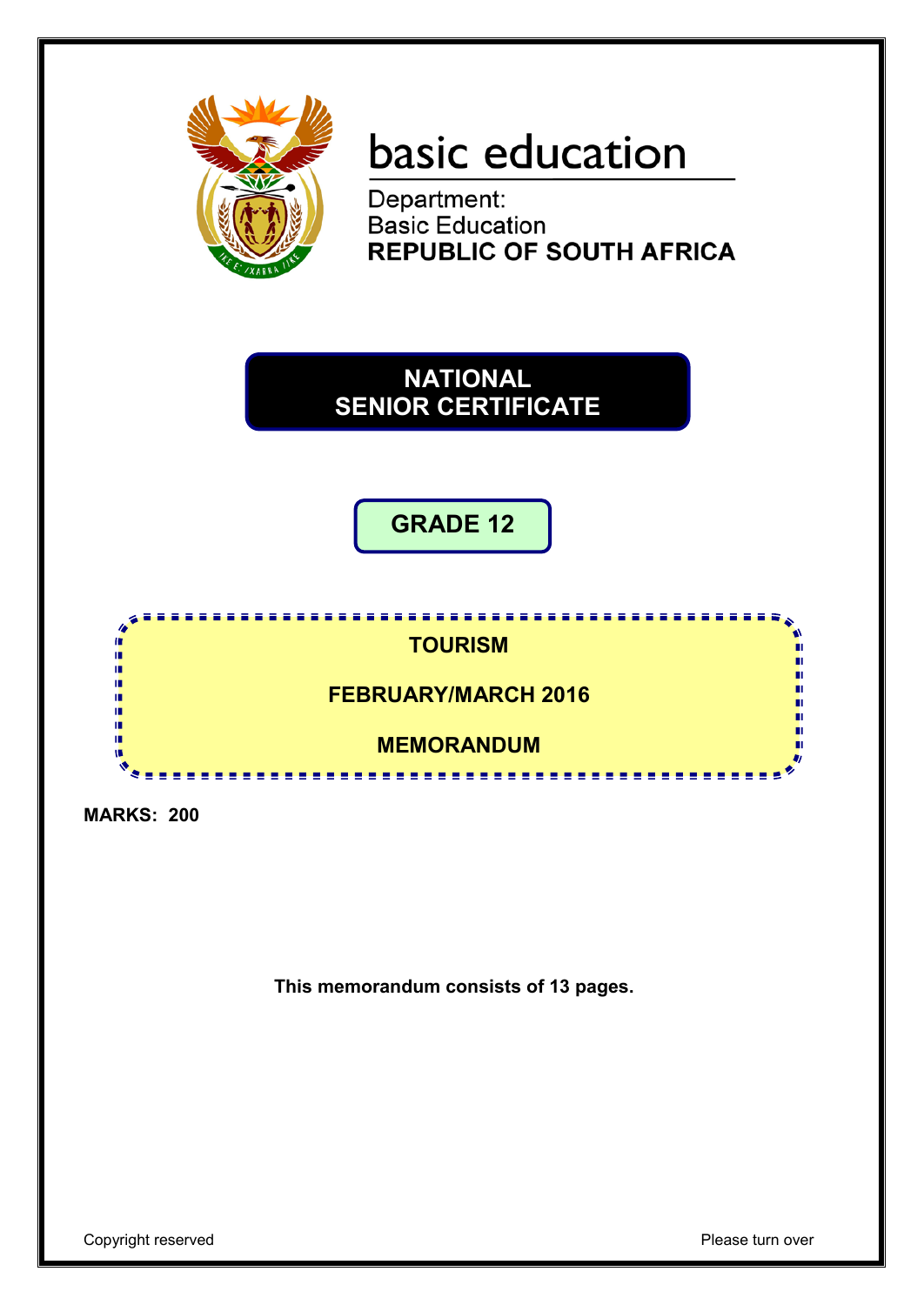|         | <b>TOPICS IN THE TOURISM CAPS</b>            | <b>ABBREVIATION</b> |
|---------|----------------------------------------------|---------------------|
| Topic 1 | Tourism sectors                              | TS                  |
| Topic 2 | Map work and tour planning                   | <b>MTP</b>          |
| Topic 3 | Tourism attractions                          | TA                  |
| Topic 4 | Sustainable and responsible tourism          | <b>SR</b>           |
| Topic 5 | Domestic, regional and international tourism | <b>DRI</b>          |
| Topic 6 | Culture and heritage tourism                 | <b>CH</b>           |
| Topic 7 | Foreign exchange                             | <b>FX</b>           |
| Topic 8 | Communication and customer care              | CC                  |
| Topic 9 | Marketing                                    | M                   |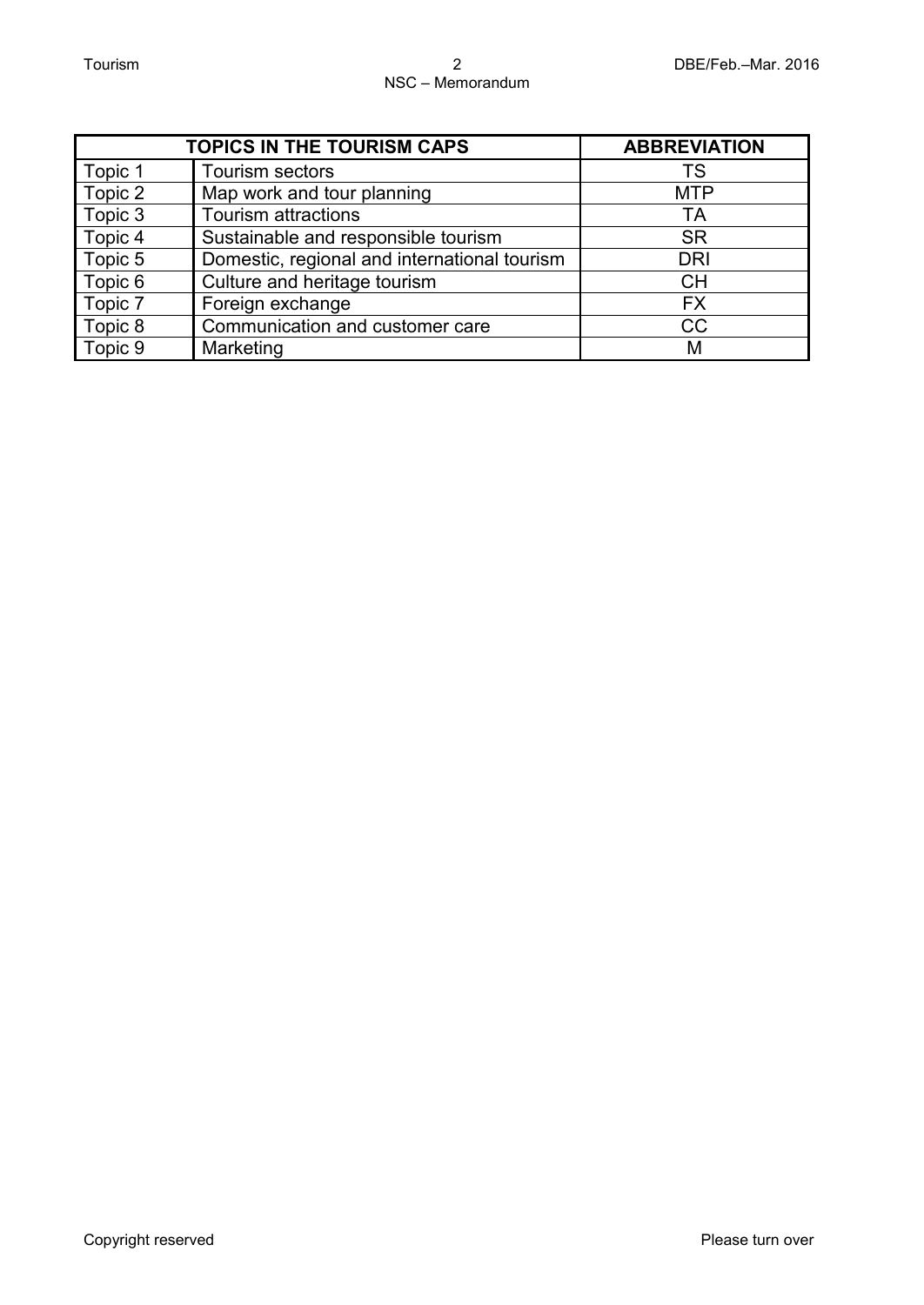|     | <b>QUESTION 1</b> |                                      |          |                         |      |
|-----|-------------------|--------------------------------------|----------|-------------------------|------|
| 1.1 | 1.1.1             | D√                                   |          | <b>MTP</b>              |      |
|     | 1.1.2             | B√                                   |          | <b>MTP</b>              |      |
|     | 1.1.3             | D√                                   |          | <b>MTP</b>              |      |
|     | 1.1.4             | D√                                   |          | <b>MTP</b>              |      |
|     | 1.1.5             | D√                                   |          | <b>MTP</b>              |      |
|     | 1.1.6             | $C\checkmark$                        |          | TA                      |      |
|     | 1.1.7             | $A\checkmark$                        |          | <b>TA</b>               |      |
|     | 1.1.8             | B√                                   |          | M                       |      |
|     | 1.1.9             | D√                                   |          | M                       |      |
|     | 1.1.10            | $A\checkmark$                        |          | CH                      |      |
|     | 1.1.11            | B√                                   |          | <b>SR</b>               |      |
|     | 1.1.12            | $\overline{C}$                       |          | <b>SR</b>               |      |
|     | 1.1.13            | $\overline{C}$                       |          | <b>TS</b>               |      |
|     | 1.1.14            | $\overline{\mathsf{D}^{\checkmark}}$ |          | <b>TS</b>               |      |
|     | 1.1.15            | B√                                   |          | SR                      |      |
|     | 1.1.16            | $A \checkmark$                       |          | <b>DRI</b>              |      |
|     | 1.1.17            | $\overline{B\vee}$                   |          | <b>DRI</b>              |      |
|     | 1.1.18            | $D \checkmark$                       |          | <b>DRI</b>              |      |
|     | 1.1.19            | B√                                   |          | cc                      |      |
|     | 1.1.20            | B√                                   | (20 x 1) | cc                      | (20) |
| 1.2 | 1.2.1             | BSR√ (Bank selling rate)             |          | <b>MTP</b>              |      |
|     | 1.2.2             | Universal access                     |          | <b>TA</b>               |      |
|     | 1.2.3             | Corporate social investment          |          | <b>SR</b>               |      |
|     | 1.2.4             | Cradle of Humankind√                 |          | CH                      |      |
|     | 1.2.5             | Fringe benefits√                     | (5x1)    | TS                      | (5)  |
|     |                   |                                      |          |                         |      |
| 1.3 | 1.3.1             | Blue Mosque√                         |          | <b>TA</b><br><b>MTP</b> |      |
|     | 1.3.2             | tour budget                          |          |                         |      |
|     | 1.3.3             | bigger v<br>islands√                 |          | <b>TA</b><br><b>MTP</b> |      |
|     | 1.3.4<br>1.3.5    | code of conduct√                     |          | TS                      |      |
|     |                   |                                      | (5x1)    |                         | (5)  |
| 1.4 | 1.4.1             | $\mathrm{C}\;\checkmark$             |          | $_{\rm CC}$             |      |
|     | 1.4.2             | $\mathsf{D} \checkmark$              |          | cc                      |      |
|     | 1.4.3             | $E \vee$                             |          | $_{\rm CC}$             |      |
|     | 1.4.4             | $B \checkmark$                       |          | $_{\rm CC}$             |      |
|     | 1.4.5             | $A \checkmark$                       | (5x1)    | cc                      | (5)  |
| 1.5 | 1.5.1             | Niagara Falls√                       |          | <b>TA</b>               |      |
|     | 1.5.2             | Taj Mahal√                           |          | <b>TA</b>               |      |
|     | 1.5.3             | Floating markets                     |          | TA                      |      |
|     | 1.5.4             | Ayers Rock√/Uluru                    |          | TA                      |      |
|     | 1.5.5             | Grand Canyon√                        | (5x1)    | TA                      | (5)  |

### **SECTION A: SHORT QUESTIONS**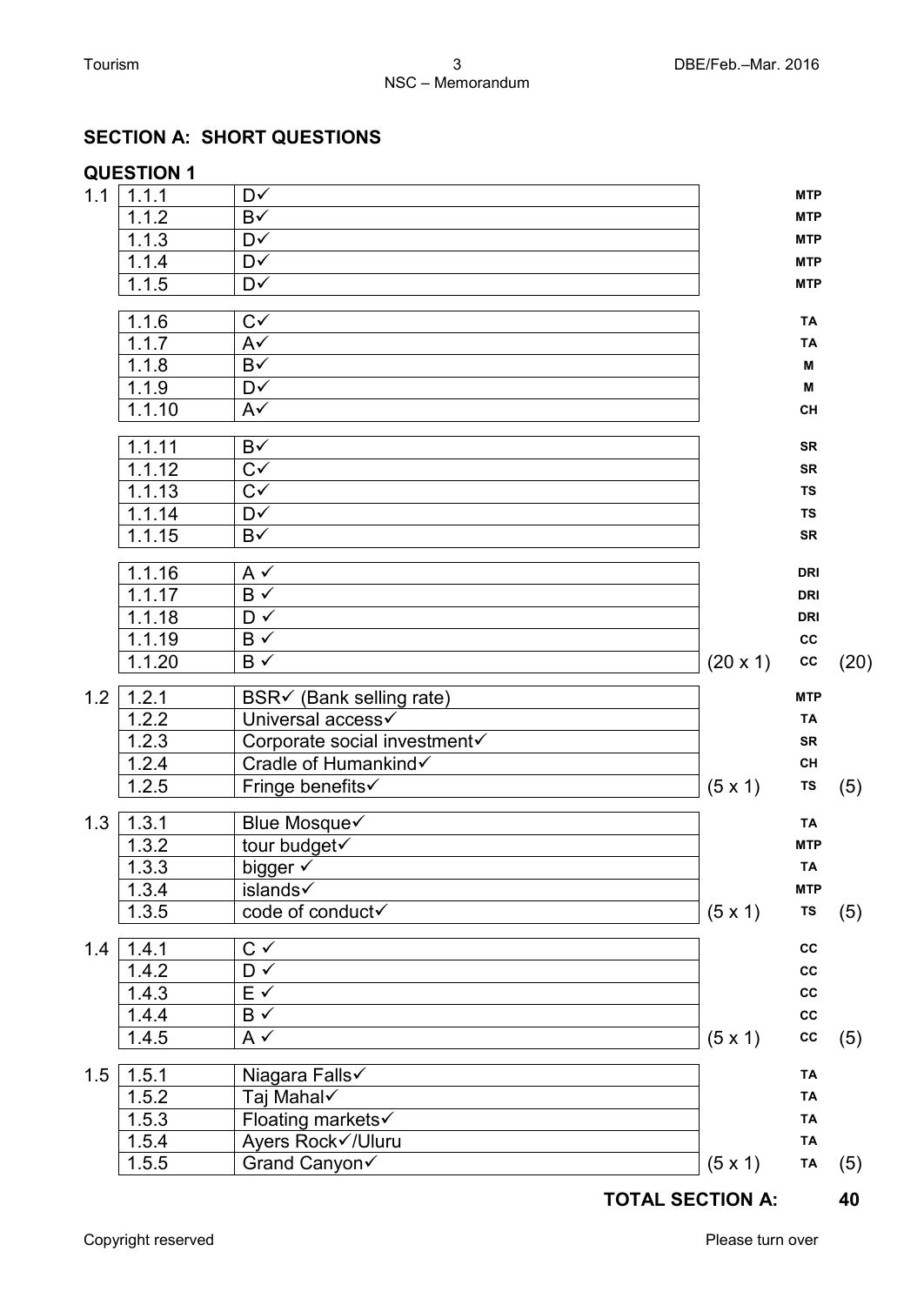### **SECTION B: MAP WORK AND TOUR PLANNING; FOREIGN EXCHANGE**

#### **QUESTION 2**

| 2.1               |                | Sydney +10 (10:30)                                                                                                                                                                                                                             | Buenos Aires (-3) |                                                  | <b>MTP</b>               |                    |
|-------------------|----------------|------------------------------------------------------------------------------------------------------------------------------------------------------------------------------------------------------------------------------------------------|-------------------|--------------------------------------------------|--------------------------|--------------------|
|                   |                | Time Difference $10 + 3$<br>Buenos Aires is 13 hours behind Sydney<br>10:30 $-\check{ }$ 13 hours                                                                                                                                              |                   | $=13$ hours $\checkmark$<br>$= 21:30 \checkmark$ |                          |                    |
|                   |                | Time in Buenos Aires is 21:30 12 June 2015√<br><b>OR</b><br>21:30√√√ - 12 June 2015√                                                                                                                                                           |                   |                                                  |                          | (4)                |
| 2.2               |                | New York -5 (9:00)<br>Time difference<br>Flying Time: $9.00 + \sqrt{7}$ hours and 30 minutes<br>16:30 $ \checkmark$ 1 hour DST<br>Arrival time in Lima is 15:30√ 21 August 2015√                                                               | Lima $(-5)$       | $0\sqrt{ }$<br>16:30√<br>15:30                   | <b>MTP</b>               | (6)                |
|                   |                | <b>OR</b><br>15:30 V V V V V - 21 August 2015 V                                                                                                                                                                                                |                   |                                                  |                          |                    |
| 2.3               | 2.3.1<br>2.3.2 | Jet lag√√<br>Jet fatigue√√                                                                                                                                                                                                                     |                   |                                                  | <b>MTP</b><br><b>MTP</b> | (2)<br>(2)<br>[14] |
| <b>QUESTION 3</b> |                |                                                                                                                                                                                                                                                |                   |                                                  |                          |                    |
| 3.1               | 3.1.1          | Factors such as transport pick up points have been left out. $\checkmark$<br>Meals: which meals and where they can be obtained has been<br>left out. $\checkmark$                                                                              |                   |                                                  |                          |                    |
|                   |                | The information on activities and attraction is very vague.<br>$\bullet$<br>$\bullet$ Time<br>• Duration<br>• Optional tours and excursions                                                                                                    |                   |                                                  | <b>MTP</b>               | (2)                |
|                   | 3.1.2          | Date: 21/10/2015 V: Day 3√: Breakfast v is served in the dining<br>area. After breakfast, with the hired 4x4√ vehicle drive to the San<br>Cultural Village√where you can experience unique San<br>dancing ind watch them make bows and arrows. |                   |                                                  |                          |                    |

Enjoy lunch at the restaurant in the San Village or along the little cafes on route Afternoon at leisure. **MTP** (8)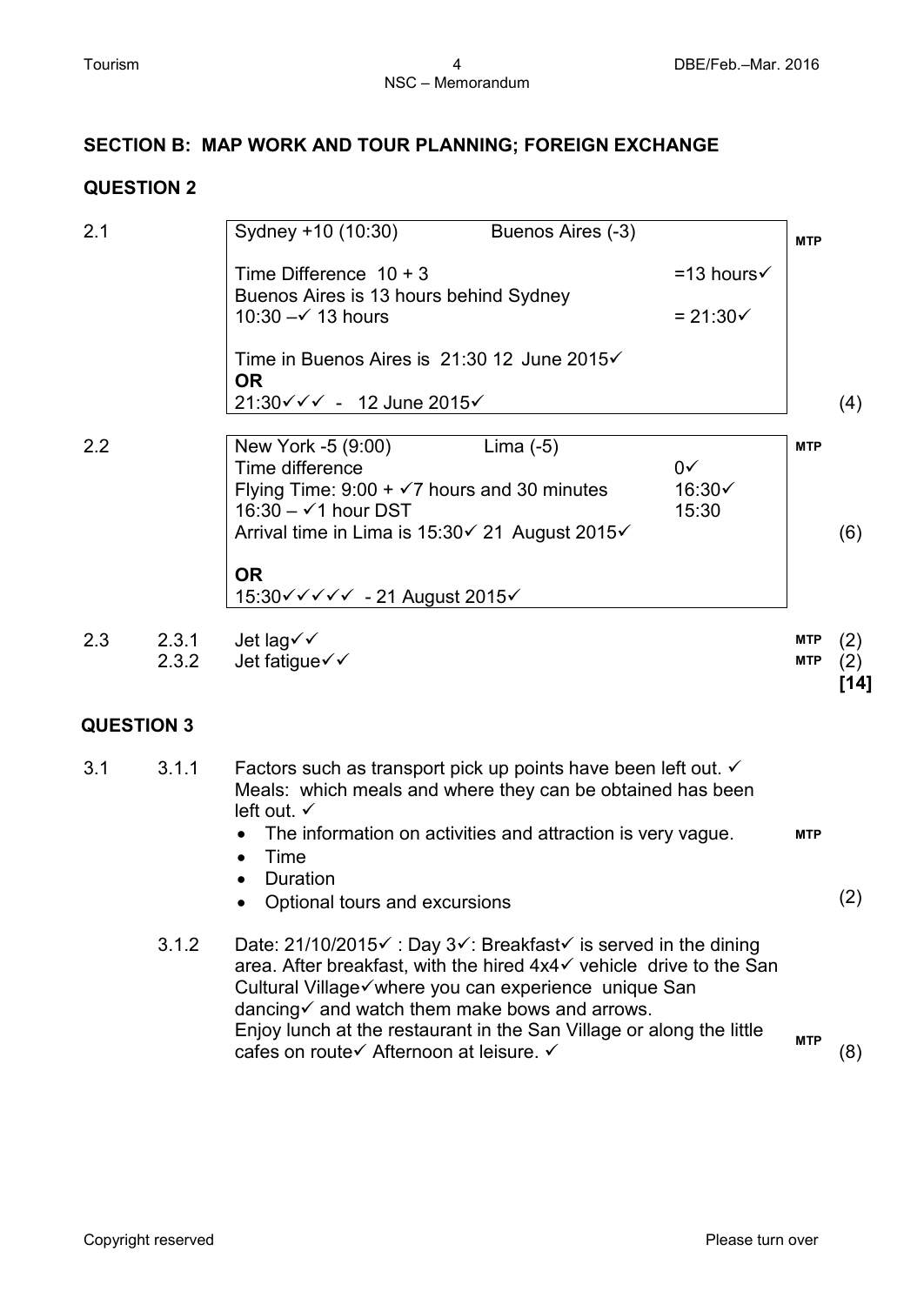|     | 3.1.3 | No, on arrival in Upington they will still need to pick up their hired<br>vehicle and drive approximately 250 km which may be tiresome as<br>well as risky owing to the long haul flight and unfamiliar<br>surroundings. √√<br>It will be too rushed.<br>$\bullet$                                                                                           |                           |            |     |
|-----|-------|--------------------------------------------------------------------------------------------------------------------------------------------------------------------------------------------------------------------------------------------------------------------------------------------------------------------------------------------------------------|---------------------------|------------|-----|
|     |       | <b>OR</b>                                                                                                                                                                                                                                                                                                                                                    |                           | <b>MTP</b> |     |
|     |       | Yes, if they have a map or GPS it will be easy for them to find their<br>way. They can leave immediately so that they can arrive at<br>Kgalagadi Transfrontier Park and then rest for the evening.<br>It will avoid them having to pay for an extra night's<br>accommodation in Upington.                                                                    |                           |            | (2) |
|     | 3.1.4 | They are driving through rough terrain $\checkmark$ and over the desert which<br>would require vehicles that can go off road as well. √                                                                                                                                                                                                                      |                           | <b>MTP</b> | (2) |
|     | 3.1.5 | Sunblock $\checkmark$ – sun can be very hot and they will need protection<br>against sunburn or sunstroke. ✓<br>Carry bottled water to prevent dehydration                                                                                                                                                                                                   |                           | <b>MTP</b> | (2) |
|     | 3.1.6 | Bloodhound race gives publicity to the Northern Cape's unique<br>landscape for further events such as this. $\checkmark\checkmark$<br>It will increase tourism growth in the area. $\checkmark\checkmark$<br>It will set the multiplier effect in motion/add to the GDP.<br>Creates job opportunities.<br>$\bullet$<br>Improved infrastructural development. |                           | <b>MTP</b> | (4) |
| 3.2 | 3.2.1 | Mzanzi Families √√                                                                                                                                                                                                                                                                                                                                           |                           |            | (2) |
|     | 3.2.2 | It meets the profile of this market segment because they enjoy<br>outdoor adventures, experiencing the Bloodhound test drive would<br>appeal to them $\checkmark$ $\checkmark$<br>It is within their income bracket.<br><b>Cultural interests</b>                                                                                                            |                           | <b>MTP</b> | (2) |
| 3.3 | 3.3.1 | £1 300, 00 x $\checkmark$ 15,66 $\checkmark$<br><b>OR</b><br>R20 358,00√ V V V                                                                                                                                                                                                                                                                               | = R20 358,00 $\checkmark$ | <b>FX</b>  | (4) |
|     | 3.3.2 | R550,00 + $\checkmark$ 16,39 $\checkmark$<br><b>OR</b><br>£33,56V V V V                                                                                                                                                                                                                                                                                      | $= £33,56 \checkmark$     | <b>FX</b>  | (4) |
|     | 3.3.3 | The British tourists will get more value for their money. $\checkmark\checkmark$<br>The Pound is strong in comparison to the rand. $\checkmark\checkmark$<br>More spending/buying power.                                                                                                                                                                     |                           | <b>FX</b>  | (4) |

**[36]**

**TOTAL SECTION B: 50**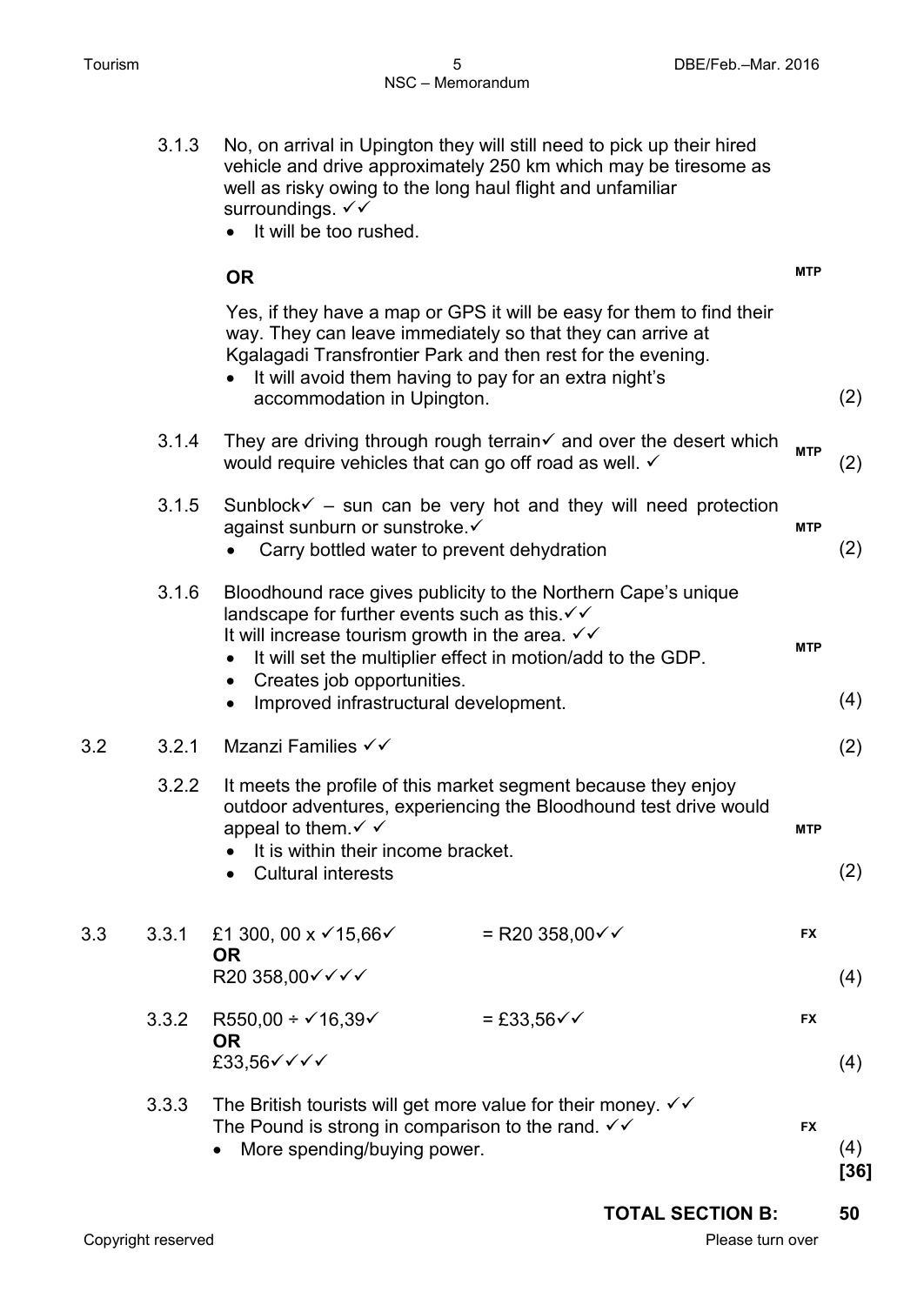## **SECTION C: TOURISM ATTRACTIONS; CULTURE AND HERITAGE TOURISM; MARKETING**

| 4.1 | 4.1.1 | A<br>B    | Italy√<br>France√                                                                                                                                                                                                                                                                                                                             | <b>TA</b><br>TA | (2) |
|-----|-------|-----------|-----------------------------------------------------------------------------------------------------------------------------------------------------------------------------------------------------------------------------------------------------------------------------------------------------------------------------------------------|-----------------|-----|
|     | 4.1.2 | (a)       | It leans over $\checkmark\checkmark$<br>It is tilted.<br>It looks like it can fall over.                                                                                                                                                                                                                                                      | <b>TA</b>       | (2) |
|     |       | (b)       | The soil on which it is built is soft or unstable and made it tilt or<br>lean. $\checkmark\checkmark$<br>The foundation of the tower is not solid and the foundation<br>$\bullet$<br>sinking on one side because of the soft soil.                                                                                                            | <b>TA</b>       | (2) |
|     | 4.1.3 | $\bullet$ | There is an observation tower from where tourists can view<br>Paris.√√<br>There are restaurants where tourist can have a meal.<br>Souvenir shops to buy mementoes.<br>Champagne bar at the top of the tower to celebrate.<br>Gustav Eiffel's office in the tower can be visited (museum).                                                     | <b>TA</b>       | (2) |
|     | 4.1.4 | $\bullet$ | Universal accessibility√√<br>Elevators/lifts<br><b>Braille signage</b><br>Sign language guides<br>Wheel chair ramps                                                                                                                                                                                                                           | <b>TA</b>       | (2) |
|     | 4.1.5 |           | Big Ben is the name commonly used for the clock in the tower $\checkmark\checkmark$<br>Big Ben is the name of the biggest of five bells in the clock tower                                                                                                                                                                                    | <b>TA</b>       | (2) |
| 4.2 | 4.2.1 |           | It is the ruins of an ancient lnca city $\checkmark\checkmark$ high on the Andes<br>mountains.<br>It represents the architecture and lifestyle of the ancient Inca<br>civilization. $\checkmark\checkmark$<br>A sacred Inca site<br>It is a World Heritage Site.                                                                              | TA              | (4) |
|     | 4.2.2 |           | Limiting the number of visits ensures the site can be sustainably<br>maintained for future generations $\checkmark\checkmark$<br>The risk of the site getting damaged by too many tourists visiting<br>is reduced.<br>It will increase the value as only limited numbers are allowed to<br>visit; it becomes more exclusive and sought after. | <b>TA</b>       | (2) |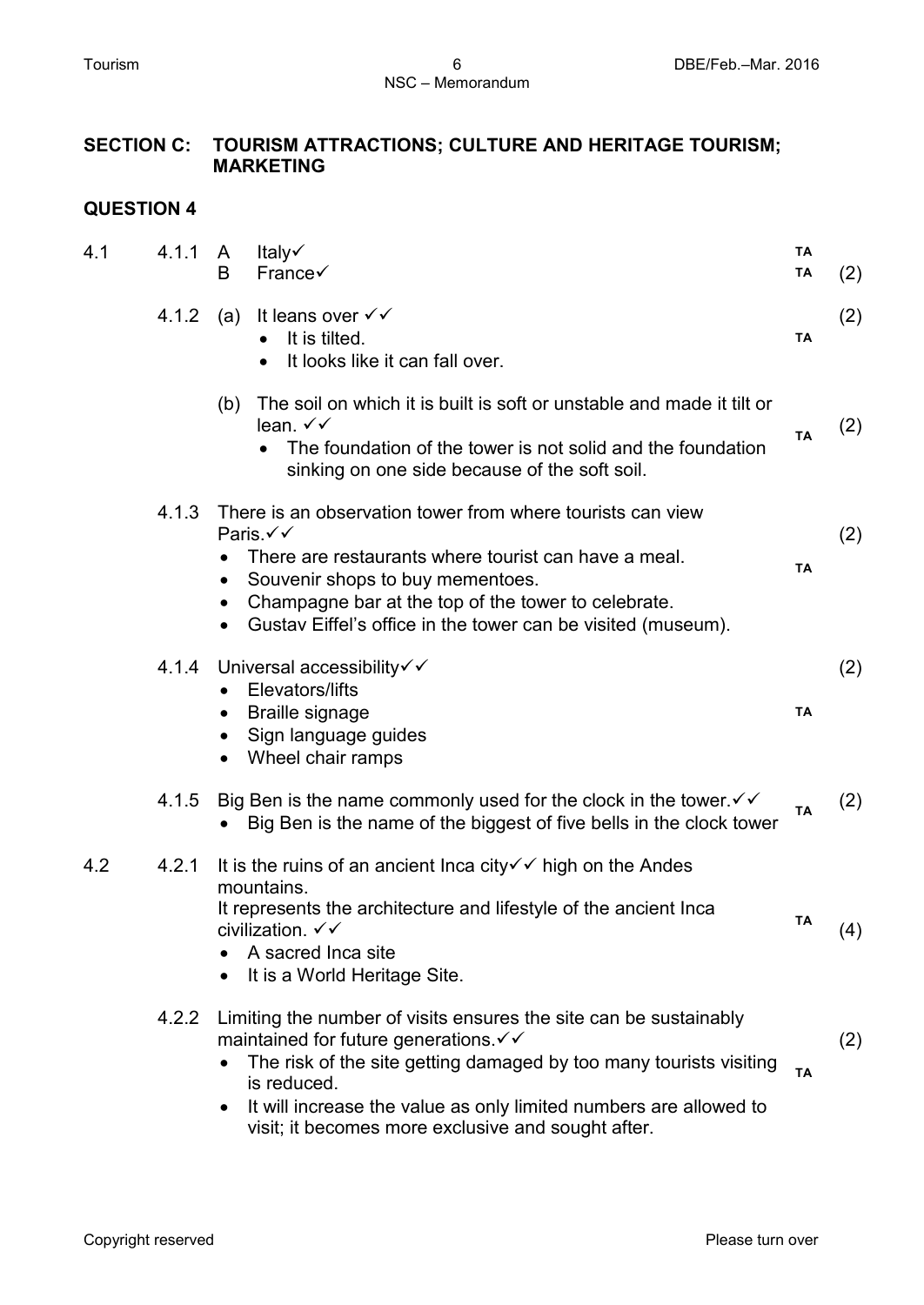# NSC – Memorandum

#### 4.3 4.3.1 Spain **TA** (1) 4.3.2 **In favour of:** Tourists are attracted to participate in cultural activities that are not found in their own countries.  $\checkmark\checkmark$  Many tourists view bull fighting as an exciting experience  $\checkmark\checkmark$ • Some people do not find it offensive for their entertainment purposes. **TA OR Against:** Many tourists view bull fighting as cruelty to animals and will not support the activity.  $\checkmark\checkmark$  There is an international movement calling for the banning of bull fighting.  $\checkmark\checkmark$ • Tourists are not insured for any injuries sustained during this activity. • Staged event that dilutes the cultural reason for bull fighting. • Tourists visit Spain and its other attractions despite boycotting bull fighting, so it does not have much entertainment value to tourists, as it is mainly attended by locals, and not many tourists. **TA** (4) 4.4 4.4.1 (a) The Colosseum **TA** (1) (b) Built as graves for the Pharaohs, Egyptian Kings.  $\checkmark\checkmark$ • Many workers died during the building of the pyramids. **TA** (2) (c) The Statue of Liberty **TA** (1) (d) Built by the French and donated as a gift to the USA to celebrate the 100<sup>th</sup> anniversary of the American Declaration of Independence.√√ **TA** (2) (e) The Taj Mahal  $\checkmark$  (1) 4.4.2 Seven Wonders of the World  $\checkmark$ • ancient architecture **TA** (2) **[32]**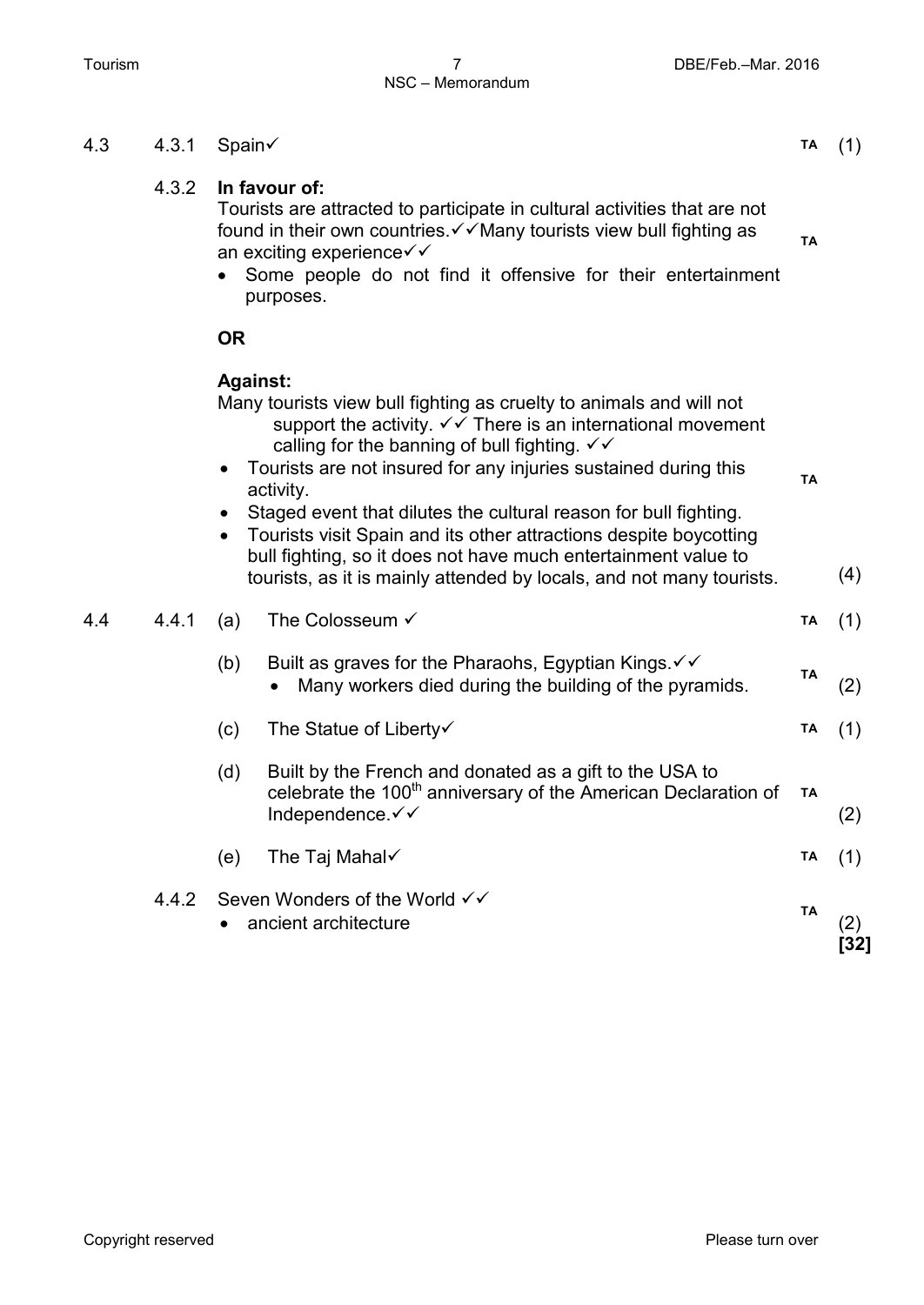| 5.1 | A<br>B       | The Cradle of Humankind√<br>The Vredefort Dome√                                                                                                                                                                                                                                                                                                                                                                                                                                                                                                                                                                                                                                                                                                                                                                                          | <b>CH</b> | (2)           |
|-----|--------------|------------------------------------------------------------------------------------------------------------------------------------------------------------------------------------------------------------------------------------------------------------------------------------------------------------------------------------------------------------------------------------------------------------------------------------------------------------------------------------------------------------------------------------------------------------------------------------------------------------------------------------------------------------------------------------------------------------------------------------------------------------------------------------------------------------------------------------------|-----------|---------------|
| 5.2 | North West√√ |                                                                                                                                                                                                                                                                                                                                                                                                                                                                                                                                                                                                                                                                                                                                                                                                                                          | <b>CH</b> | (2)           |
| 5.3 |              | Increases the marketability of the TWO attractions and North West<br>as a destination. $\checkmark\checkmark$<br>These TWO sites become primary attractions with secondary<br>attractions also visited during the trip.<br>More tourists are interested in visiting these two sites because it<br>is of importance to all humanity, increasing demand for tourism<br>in the North West.<br>Increase in tourism revenue and local benefits as souvenirs and<br>other products and services are in demand.<br>More jobs are created to handle the higher influx of tourists in<br>the North West and in the areas where the World Heritage Sites<br>are located.<br>Tourism development of these rural border areas.<br>Cross-border benefits for North West from tourists to these<br>World Heritage Sites in Gauteng and the Free State. | <b>CH</b> | (2)           |
| 5.4 | earth.       | Meteorite hit the earth thousands of years ago creating the largest<br>meteorite impact site in the world $\checkmark$<br>Inner and outer circles as a ripple effect from such force from<br>outer space (a meteorite) smashing into the surface of the                                                                                                                                                                                                                                                                                                                                                                                                                                                                                                                                                                                  | <b>CH</b> | (2)           |
| 5.5 |              | Earliest forms of fossilised human remains were discovered<br>thousands of years later in underground caves. V V                                                                                                                                                                                                                                                                                                                                                                                                                                                                                                                                                                                                                                                                                                                         | <b>CH</b> | (2)<br>$[10]$ |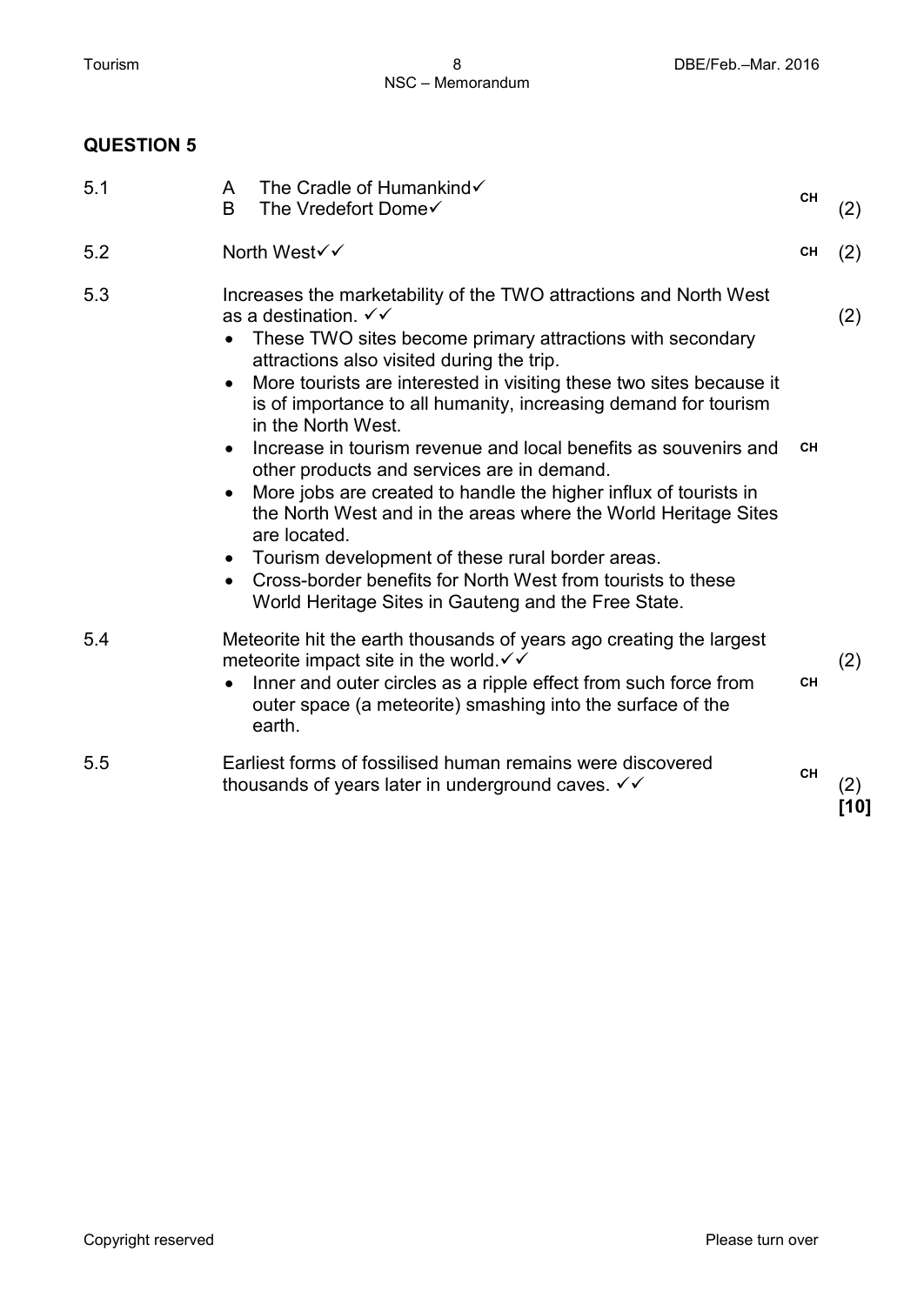| 6.1 | $UK\checkmark$ and Germany $\checkmark$                                                                                                                                                                                                                                                                                                                                                                                                                                                                                                                                                                                                                                                           | м | (2)        |
|-----|---------------------------------------------------------------------------------------------------------------------------------------------------------------------------------------------------------------------------------------------------------------------------------------------------------------------------------------------------------------------------------------------------------------------------------------------------------------------------------------------------------------------------------------------------------------------------------------------------------------------------------------------------------------------------------------------------|---|------------|
| 6.2 | The word-of-mouth from over 300 000 tourists make others in the country<br>very receptive for marketing efforts $\checkmark$<br>• All of these countries have more than double the number of tourists<br>than the 4th and 5th ranked markets, so the number that would return<br>for repeat visits bringing others along, would be a better return on<br>investment when marketing in these top 3 markets.<br>Our top 3 income generating markets must be maintained as it provides<br>$\bullet$<br>the bulk of our tourism spend.<br>It will further increase the volumes from these markets.<br>It will further increase the awareness of South Africa as a travel<br>$\bullet$<br>destination. | м | (2)        |
| 6.3 | World Travel Market√ held in London, UK<br>$ITB\checkmark$ held in Berlin, Germany                                                                                                                                                                                                                                                                                                                                                                                                                                                                                                                                                                                                                | М | (2)        |
| 6.4 | 1% tourism levy is collected by TOMSA from tourism businesses to be<br>used by South African Tourism for marketing South Africa as a tourist<br>destination √√                                                                                                                                                                                                                                                                                                                                                                                                                                                                                                                                    | М | (2)<br>[8] |
|     | <b>TOTAL SECTION C:</b>                                                                                                                                                                                                                                                                                                                                                                                                                                                                                                                                                                                                                                                                           |   | 50         |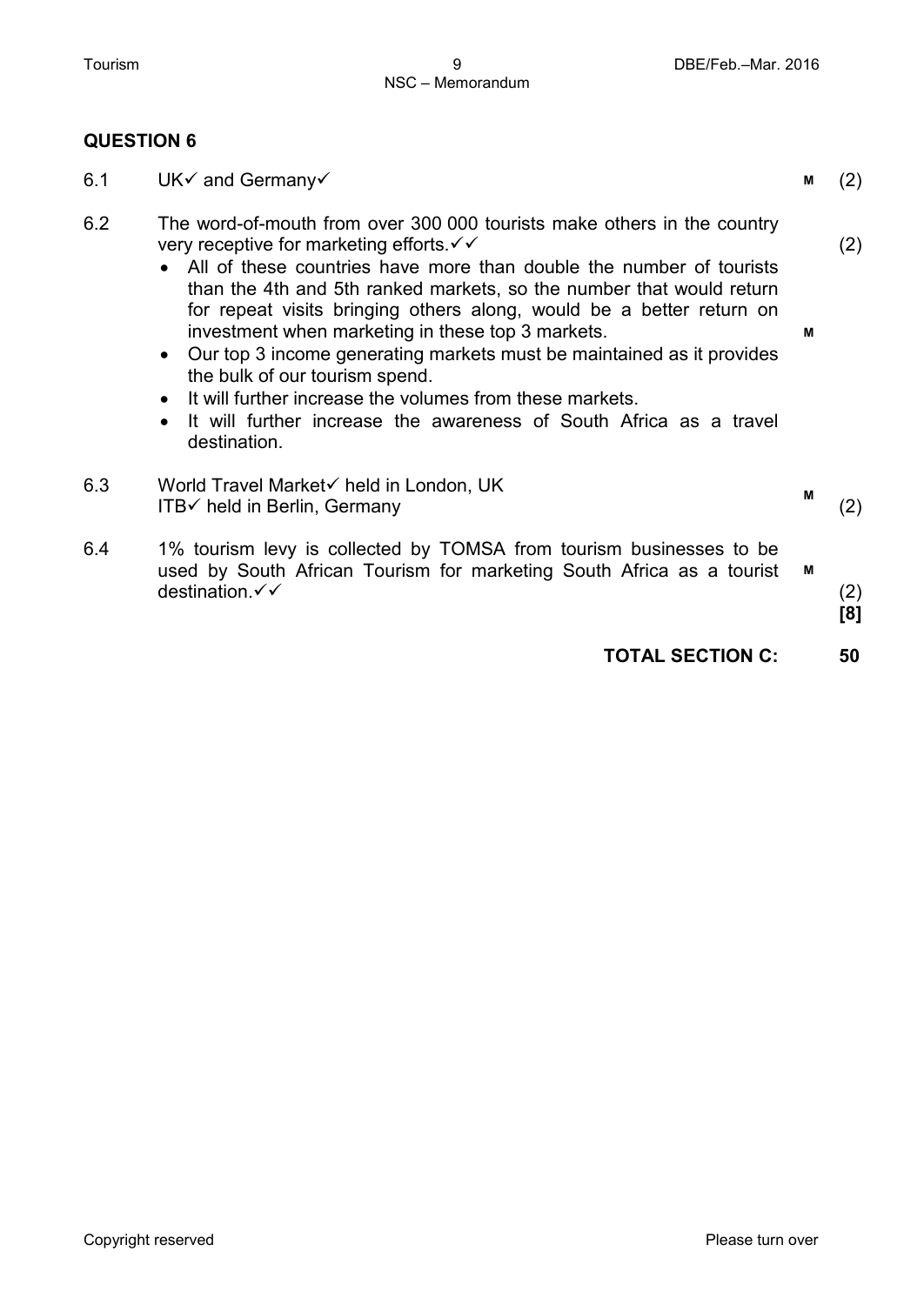#### **SECTION D: TOURISM SECTORS ; SUSTAINABLE AND RESPONSIBLE TOURISM**

| 7.1               |       | Car rental company A – Simply the Cheapest Car Rental $\checkmark$                                                                                                                                                                                                                                                                                                                                                                                                                                                                | <b>TS</b>  | (2)           |
|-------------------|-------|-----------------------------------------------------------------------------------------------------------------------------------------------------------------------------------------------------------------------------------------------------------------------------------------------------------------------------------------------------------------------------------------------------------------------------------------------------------------------------------------------------------------------------------|------------|---------------|
| 7.2               |       | Car rental company A does not project a professional image<br>because<br>the person in the advertisement is not professionally dressed in a<br>uniform normally associated with car rental companies $\checkmark\checkmark$<br>an older model car with damages and is possibly not road worthy,<br>leaving the customer stranded $\checkmark$<br>the company is misleading the consumer with false promises of<br>value for money. $\checkmark\checkmark$<br>The company's advertisement does not contain any contact<br>details. | <b>TS</b>  | (6)           |
| 7.3               | 7.3.1 | Customers will support the opposition $\checkmark$<br>Negative word of mouth may result in fewer customers. V V<br>Decreasing profit margins<br>Loss of employees<br>$\bullet$<br>Possible closure of the business                                                                                                                                                                                                                                                                                                                | TS         | (4)           |
|                   | 7.3.2 | By dressing appropriately for work $\checkmark\checkmark$<br>Delivering excellent customer service. V V<br>By grooming themselves appropriately.<br>$\bullet$<br>Acquiring excellent communication skills.<br>$\bullet$<br>Being knowledgeable.<br>Participating in corporate social responsibility programmes of the<br>company.                                                                                                                                                                                                 | TS         | (4)<br>$[16]$ |
| <b>QUESTION 8</b> |       |                                                                                                                                                                                                                                                                                                                                                                                                                                                                                                                                   |            |               |
| 8.1               | 8.1.1 | To educate tourists on responsible behaviour when visiting the<br>park.√√<br>to educate tourists and stimulate pro-environmental behaviour.                                                                                                                                                                                                                                                                                                                                                                                       | <b>SRT</b> | (2)           |
|                   | 8.1.2 | Littering $\checkmark$<br>Removal of plants and wildlife from its natural habitat.<br>Smoking in the park.<br>Driving and use of cell phones                                                                                                                                                                                                                                                                                                                                                                                      | <b>SRT</b> | (2)           |

- Do not visit the gorilla sanctuary when ill.
- Wandering off alone in the park.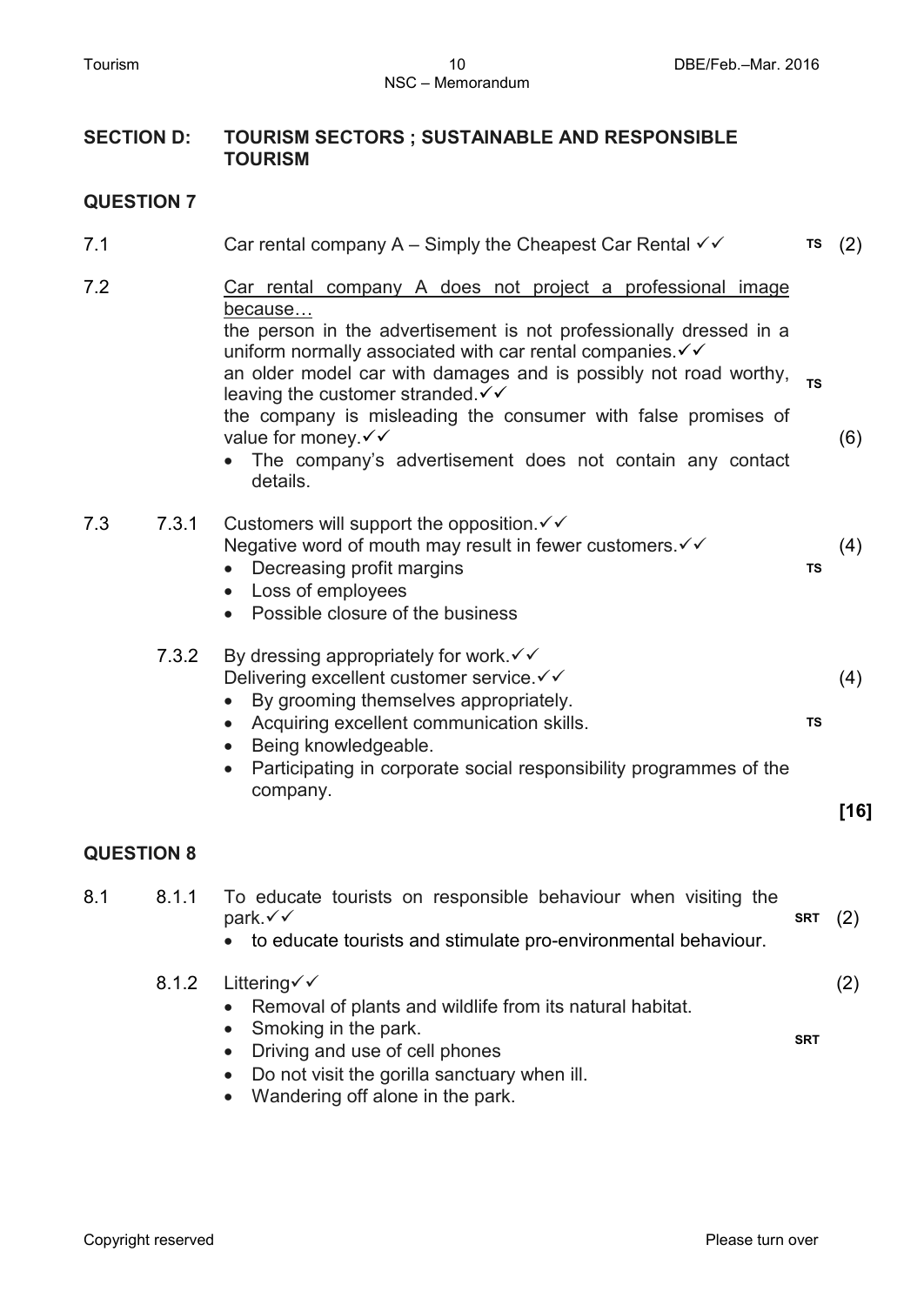|     |       | <b>TOTAL SECTION D:</b>                                                                                                                                                                                                                                                                                                                           |            | [14]<br>30 |
|-----|-------|---------------------------------------------------------------------------------------------------------------------------------------------------------------------------------------------------------------------------------------------------------------------------------------------------------------------------------------------------|------------|------------|
| 8.2 |       | The park can employ local people to work in the park $\checkmark\checkmark$<br>Local people can be given a venue and the opportunity to sell their<br>locally made goods to tourists and to showcase their cultures. V V<br>The park can buy locally produced goods.<br>To train and develop the local people on how to work with the<br>gorillas | <b>SRT</b> | (4)        |
|     | 8.1.5 | They can receive a warning from park management $\checkmark\checkmark$<br>They can be given a fine.<br>They can be removed from the park.<br>They can be requested to do voluntary work in the park.<br>$\bullet$                                                                                                                                 | <b>SRT</b> | (2)        |
|     | 8.1.4 | Too many people around the gorillas may scare them. $\checkmark\checkmark$<br>Reduce human-animal interaction<br>$\bullet$<br>Reduce human familiarity<br>$\bullet$<br>To allow gorillas to function in the wild.                                                                                                                                 | <b>SRT</b> | (2)        |
|     | 8.1.3 | Gorillas will get scared, feel threatened and may attack. $\checkmark\checkmark$<br>Lose their sense of fear and encroach on human space.<br>$\bullet$                                                                                                                                                                                            |            | (2)        |
|     |       |                                                                                                                                                                                                                                                                                                                                                   |            |            |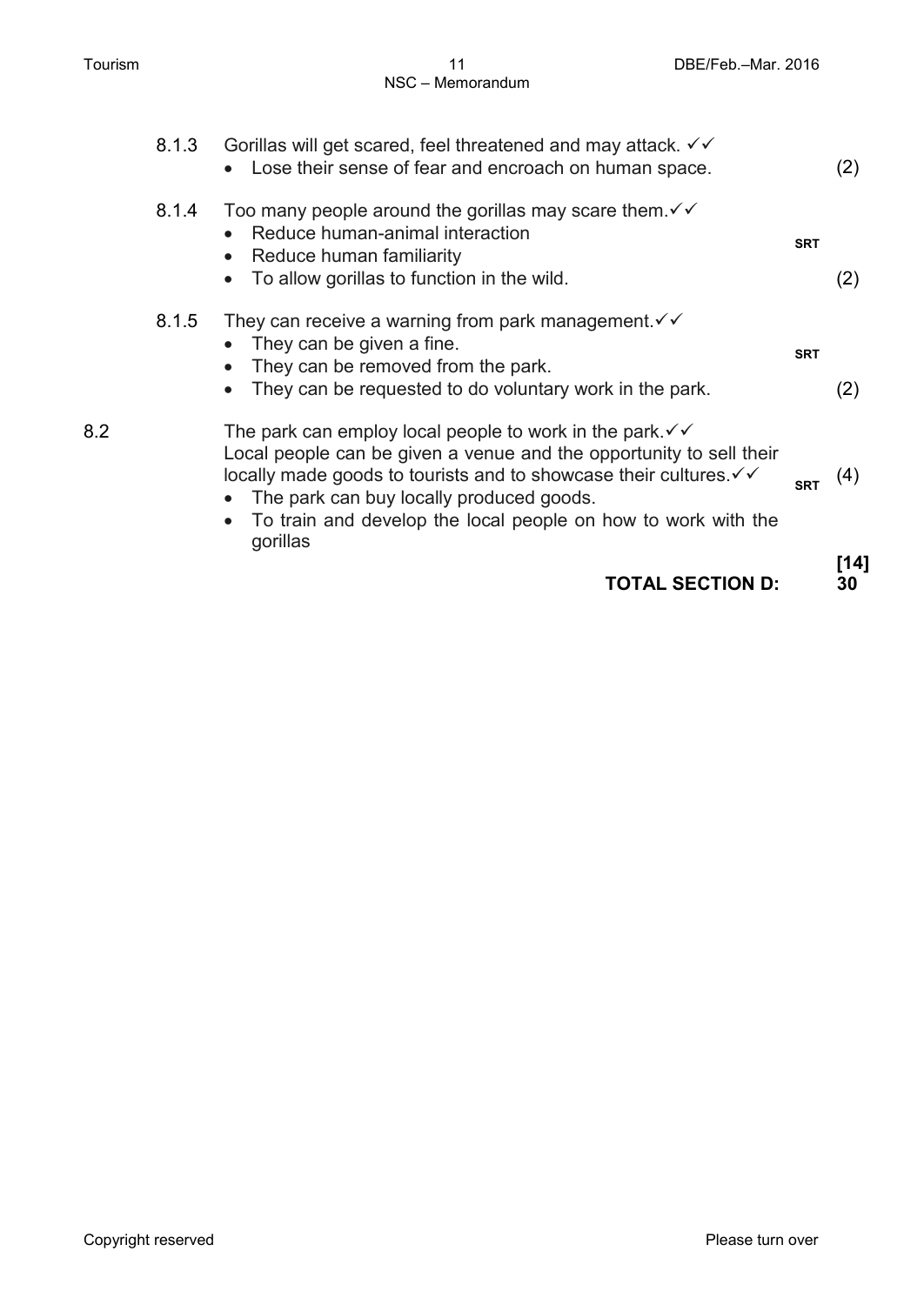#### **SECTION E: DOMESTIC, REGIONAL AND INTERNATIONAL TOURISM; COMMUNICATION AND CUSTOMER CARE**

#### **QUESTION 9**

| 9.1 | 9.1.1 | A summit is a meeting of heads of state. G8 because Russia was<br>initially included, however because of political reasons Russia DRI<br>dropped out hence G7. $\checkmark\checkmark$ |            | (2) |
|-----|-------|---------------------------------------------------------------------------------------------------------------------------------------------------------------------------------------|------------|-----|
|     | 9.1.2 | The situation caused unpredictability/negative perceptions and<br>images $\checkmark$ of Russia.<br>Loss in tourist numbers which in turn led to loss in revenue to the               | <b>DRI</b> |     |

(4)

(6)

**DRI**

(2)

9.1.3 Use mass modes of transport such as buses, coaches, trains to minimise the use of too many vehicles. $\checkmark\checkmark$  Create park and ride facilities or shuttle services which will also minimise the use of too many vehicles  $\checkmark\checkmark$  Use of energy saving and fuel efficient vehicles such as electric cars to reduce CO2 emissions.  $∨ √$ 

- Alternate modes of transport such as bicycles
- Staying within close proximity to the venue and walking to the venue. **DRI**
- Use of car pools

country.  $\checkmark\checkmark$ 

- Avoid the use of private aircrafts instead use large airlines.
- Avoid using car rentals, instead use the alternate modes provided by the conference organisers.
- Provision of road and route maps showing the shortest distances to be travelled.

### 9.1.4 By Brussels hosting the G7 Summit it stimulated economic, social and environmental growth for the present and for the future.  $\checkmark\checkmark$

- Foreign income earner/investment/job creation
- Increased publicity/positive image
- Infrastructural development
- Skills development
- Transparency on global issues

#### 9.2 9.2.1 There is no longer a demand for traveller's cheques leading to its withdrawal by trading dealers in South Africa.  $∨$  **DRI** (2)

• The travellers cheque are no longer used.

#### 9.2.2 Preloaded foreign currency debit cards Debit cards√ • Credit cards **DRI** (2)

- Foreign currency
- Moneygram
- SWIFT